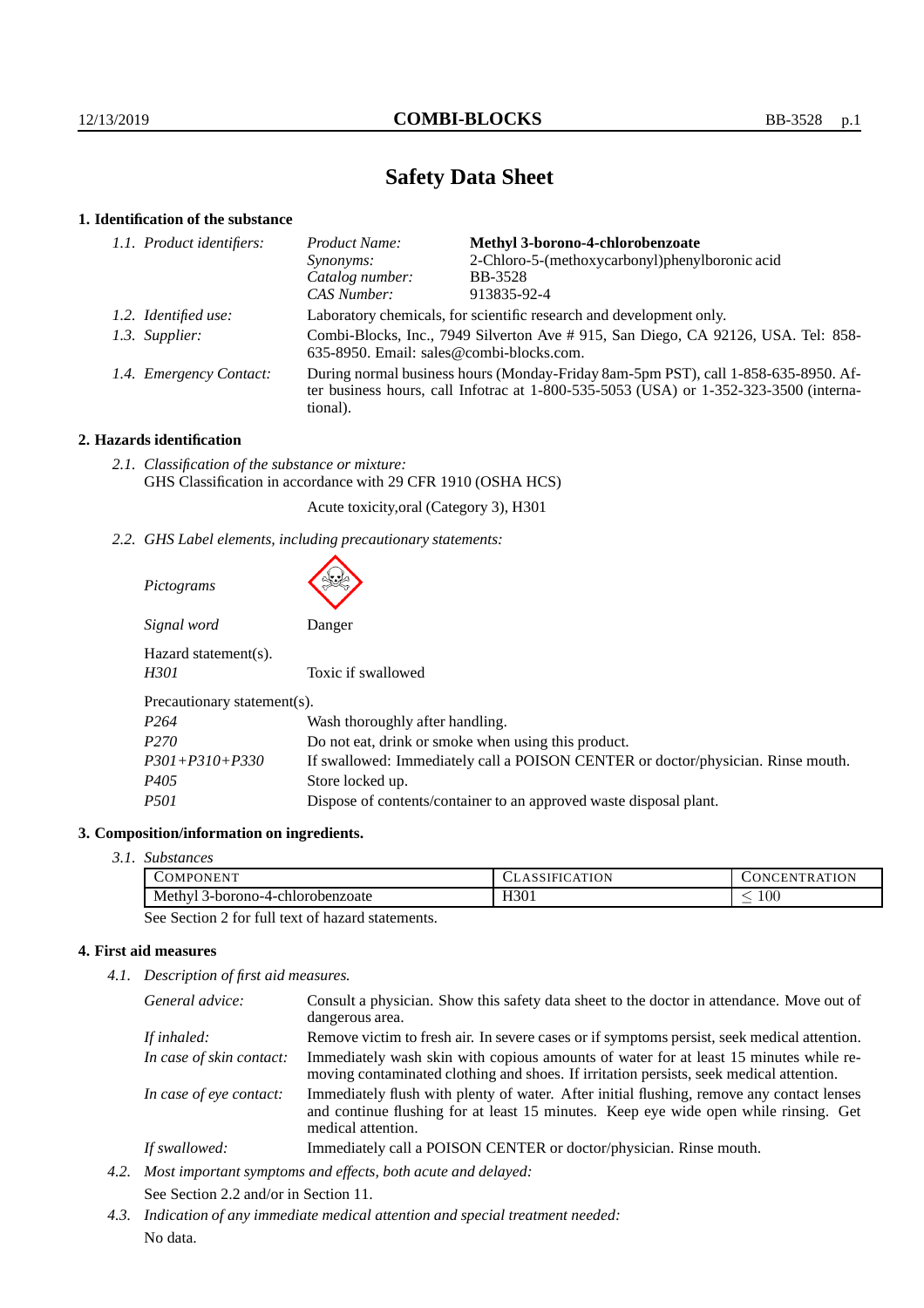### **5. Fire fighting measures**

- *5.1. Extinguishing media:* Use dry sand, dry chemical or alcohol-resistant foam for extinction.
- *5.2. Special hazards arising from the substance or mixture:* Carbon monoxide, hydrogen chloride.
- *5.3. Advice for firefighters:* Wear self-contained breathing apparatus for firefighting if necessary.
- *5.4. Further information:* No data available.

#### **6. Accidental release measures**

- *6.1. Personal precautions, protective equipment and emergency procedures:* Ensure adequate ventilation. Use personal protective equipment.
- *6.2. Environmental precautions:* Should not be released into the environment. See Section 12 for additional ecological information.
- *6.3. Methods and materials for containment and cleaning up:* Sweep up or vacuum up spillage and collect in suitable container for disposal.
- *6.4. Reference to other sections:* Refer to protective measures listed in Sections 8 and 13.

#### **7. Handling and storage**

- *7.1. Precautions for safe handling:* Avoid contact with skin and eyes. Avoid inhalation of vapour or mist. Keep away from sources of ignition - No smoking. Take measures to prevent the build up of electrostatic charge. For precautions see section 2.2.
- *7.2. Conditions for safe storage, including any incompatibilities:* Store refrigerated. Keep container tightly closed in a dry and well-ventilated place. Containers which are opened must be carefully resealed and kept upright to prevent leakage.
- *7.3. Specific end use(s):* Laboratory chemicals, for scientific research and development only.

# **8. Exposure Controls / Personal protection**

*8.1. Control parameters:*

*Components with workplace control parameters:* Contains no substances with occupational exposure limit values. *8.2. Exposure controls:*

*Appropriate engineering controls:* Ensure that eyewash stations and safety showers are close to the workstation location. Ensure adequate ventilation, especially in confined areas.

*Personal protective equipment:*

| Eye/face protection:    | Wear appropriate protective eyeglasses or chemical safety goggles as described by OSHA's<br>eye and face protection regulations in 29 CFR 1910.133 or European Standard EN166.                                                                                                                                         |  |  |  |
|-------------------------|------------------------------------------------------------------------------------------------------------------------------------------------------------------------------------------------------------------------------------------------------------------------------------------------------------------------|--|--|--|
| Skin protection:        | Handle with gloves. Gloves must be inspected prior to use. Use proper glove removal<br>technique (without touching glove's outer surface) to avoid skin contact with this product.<br>Dispose of contaminated gloves after use in accordance with applicable laws and good<br>laboratory practices. Wash and dry hands |  |  |  |
| <b>Body Protection:</b> | Complete suit protecting against chemicals, Flame retardant antistatic protective clothing.,<br>The type of protective equipment must be selected according to the concentration and<br>amount of the dangerous substance at the specific workplace.                                                                   |  |  |  |
| Respiratory protection: | No protective equipment is needed under normal use conditions.                                                                                                                                                                                                                                                         |  |  |  |
|                         | Control of environmental exposure: Prevent further leakage or spillage if safe to do so. Do not let product enter<br>drains.                                                                                                                                                                                           |  |  |  |

### **9. Physical and chemical properties**

*9.1. Information on basic physical and chemical properties*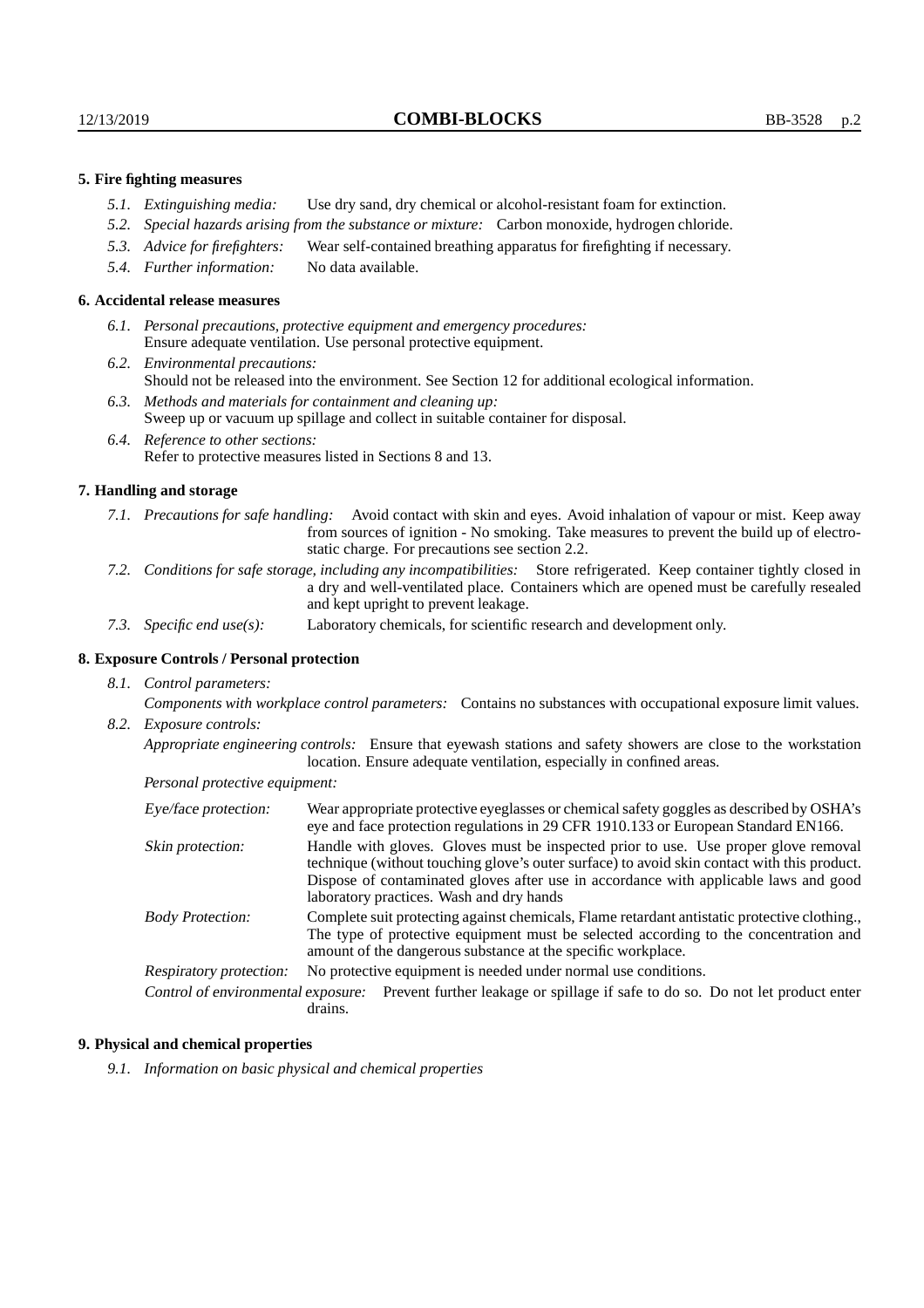| (a)                          | Appearance:                                   | Solid    |
|------------------------------|-----------------------------------------------|----------|
| (b)                          | Odour:                                        | No data  |
| (c)                          | Odour Threshold:                              | No data  |
| (d)                          | pH:                                           | No data  |
| (e)                          | Melting point/freezing point:                 | No date. |
| (f)                          | Initial boiling point and boiling range:      | No data  |
| (g)                          | Flash point:                                  | No data  |
| (h)                          | Evaporatoin rate:                             | No data  |
| (i)                          | Flammability (solid, gas):                    | No data  |
| (i)                          | Upper/lower flammability or explosive limits: | No data  |
| $\rm(k)$                     | Vapour pressure:                              | No data  |
| $\left( \frac{1}{2} \right)$ | Vapour density:                               | No data  |
| (m)                          | Relative density:                             | No data  |
| (n)                          | Water solubility:                             | No data  |
| $\circ$                      | Partition coefficient: n-octanol/water:       | No data  |
| (p)                          | Auto-ignition:                                | No data  |
| (q)                          | Decomposition temperature:                    | No data  |
| (r)                          | Viscosity:                                    | No data  |
| (s)                          | Explosive properties:                         | No data  |
| (t)                          | Oxidizing properties:                         | No data  |
|                              |                                               |          |

*9.2. Other safety information:*

| Formula          | $C_8$ H <sub>8</sub> BClO <sub>4</sub> |
|------------------|----------------------------------------|
| Molecular weight | 214.4                                  |
| CAS Number       | 913835-92-4                            |

### **10. Stability and reactivity**

| 10.1. Reactivity         | No data                                      |
|--------------------------|----------------------------------------------|
| 10.2. Chemical stability | Stable under recommended storage conditions. |

- *10.3. Possibility of hazardous reactions* No data
- *10.4. Conditions to avoid*
- *10.5. Incompatible material* Explosives, flammable/toxic gases, flammable liquid, flammable solid, spontaneously combustible substances, substances which are dangerous when wet, oxidizing substances, organic peroxides, poisons, infectious substances, radioactive materials.
- *10.6. Hazardous decomposition products:*

Hazardous decomposition products formed under fire conditions: Carbon monoxide, hydrogen chloride. Other decomposition products: No data

| In the event of fire: |  | See Section 5. |
|-----------------------|--|----------------|

### **11. Toxicological information**

*11.1 Information on toxicological effects*

| Acute toxicity:                                            | Toxic if swallowed.                                                                                                                             |  |
|------------------------------------------------------------|-------------------------------------------------------------------------------------------------------------------------------------------------|--|
| Skin irritation/corrosion:                                 | No data available.                                                                                                                              |  |
| Eye damage/irritation:                                     | No data available.                                                                                                                              |  |
| Respiratory or skin sensitization:                         | No data available.                                                                                                                              |  |
| Germ cell mutagenicity:                                    | No data available.                                                                                                                              |  |
| Carcinogenicity:                                           | No data available.                                                                                                                              |  |
| Reproductive toxicity:                                     | No data available.                                                                                                                              |  |
|                                                            | Specific target organ system toxicity - single exposure: No data available.                                                                     |  |
| Specific target organ system toxicity - repeated exposure: | No data available.                                                                                                                              |  |
| Aspiration hazard:                                         | No data available.                                                                                                                              |  |
| Additional information:                                    | To the best of our knowledge, the chemical, physical and toxicological proper-<br>ties of this substance have not been thoroughly investigated. |  |

### **12. Ecological information**